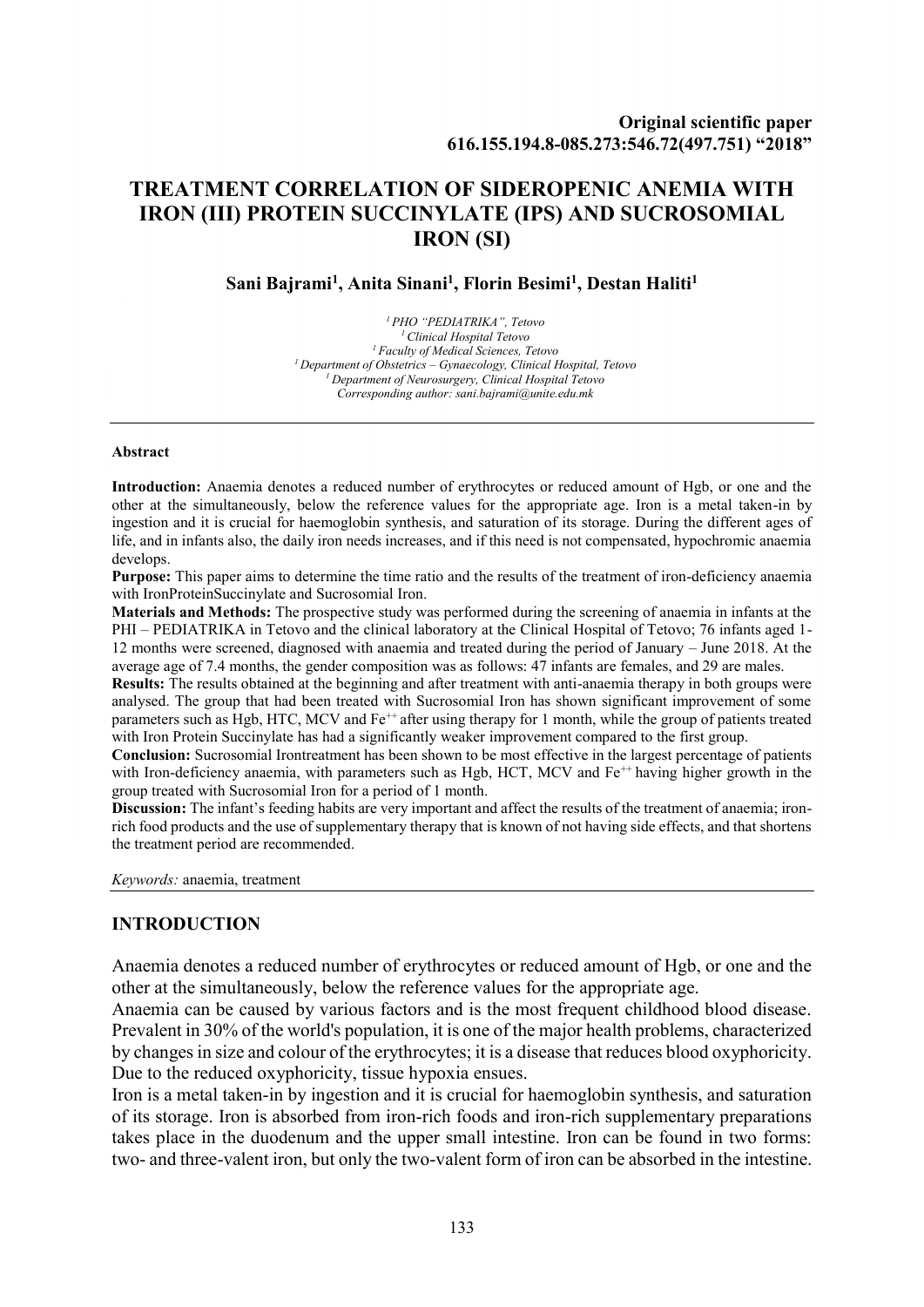The three-valent form of iron is converted to two-valent iron under the influence of hydrochloric acid.

In normal person, only 5-10% of the iron present in food can be absorbed, while in hypochromic anaemic persons this value is higher and it may be as high as 20%.In the organism around  $2/3$  of the total iron quantity can be found within haemoglobin, and  $\frac{1}{4}$  within the iron storages (bone marrow/ liver, spleen, and in the form of ferritin, and hemosiderin), and approximately 3% can be found in myoglobin. During the different stages of life, and in infants also, the daily iron needs increase, and if this need is not compensated, hypochromic anaemia develops.

Iron is an oligoelement involved in many metabolic processes, such as: oxygen transport, electron transport, catecholamines' metabolism, RNA synthesis, gene regulator, etc.(Azemi et al., 2010).

The need for iron increases during the child's development, and the needs for proper supply of this mineral is very important in order to encourage a healthier growth. (Gjuric 2000, Borancic 2000) It is determined that anaemia is less incidental in breast-fed children, and more incidental in children nourished with infant formula milk, and significantly more in children nourished with cows' milk.

Iron in Sucrosomial Iron, can be found within the phospholipidic Sucrosomial® membrane, which means, it is very bio-soluble, and this technologyprevents entirely the side effects related to iron. Diagnosis is determined based on clinical manifestations and laboratory analysis. Erythrocytes are very small (microcytic), haemoglobin concentration is persistently decreased thus erythrocytes are vaguely coloured (hypochromia), the haematocrit is decreased, the mean corpuscular volume is decreased under 60 fL, iron-concentration in serum is decreased, while the iron-binding capacity is increased, and the ferritin concentration in serum is decreased. Clinical manifestations of anaemia may be minor, or major, and they are proportional to the decreased quantity of Hgb. The clinical manifestations are a consequence of tissue hypoxia, skin and mucosae paleness, headache, food rejection, slow increase of body mass, lack of appetite, irritability, etc (Janic 2000, Stojcevski 1995, Boranic 2000)

The treatment principles of sideropenic anaemia are: administration of iron preparations, managed gradually: by beginning with small doses and until reaching the necessary therapeutic dose; it is best absorbed as three-valent iron which is ionised and absorbed as ferro-sulphate, or ferro-gluconate. The iron preparations should be taken jointly with ascorbic acid, which helps its absorption and prevents di-valent iron's oxygenation into three-valent iron, and it also facilitates iron's absorption from the digestive tract into the blood. The treatment continues for 3 months.

## **PURPOSE**

This paper aims to determine the time ratio and the results of the treatment of iron-deficiency anaemia with Iron Protein Succinylate and Sucrosomial Iron.

## **MATERIALS AND METHODS**

The prospective study was conducted during the screening of anaemia in infants at the PHI – PEDIATRIKA in Tetovo and the clinical laboratory at the Clinical Hospital of Tetovo; 76 infants aged 1-12 months were screened, diagnosed with anaemia and treated during the period of January – June 2018.

The group of infants were divided into two groups based on the treatment:

1. Group 1 – 38 patients treated with anti-anaemic therapy esp. with Iron Protein Succinylate;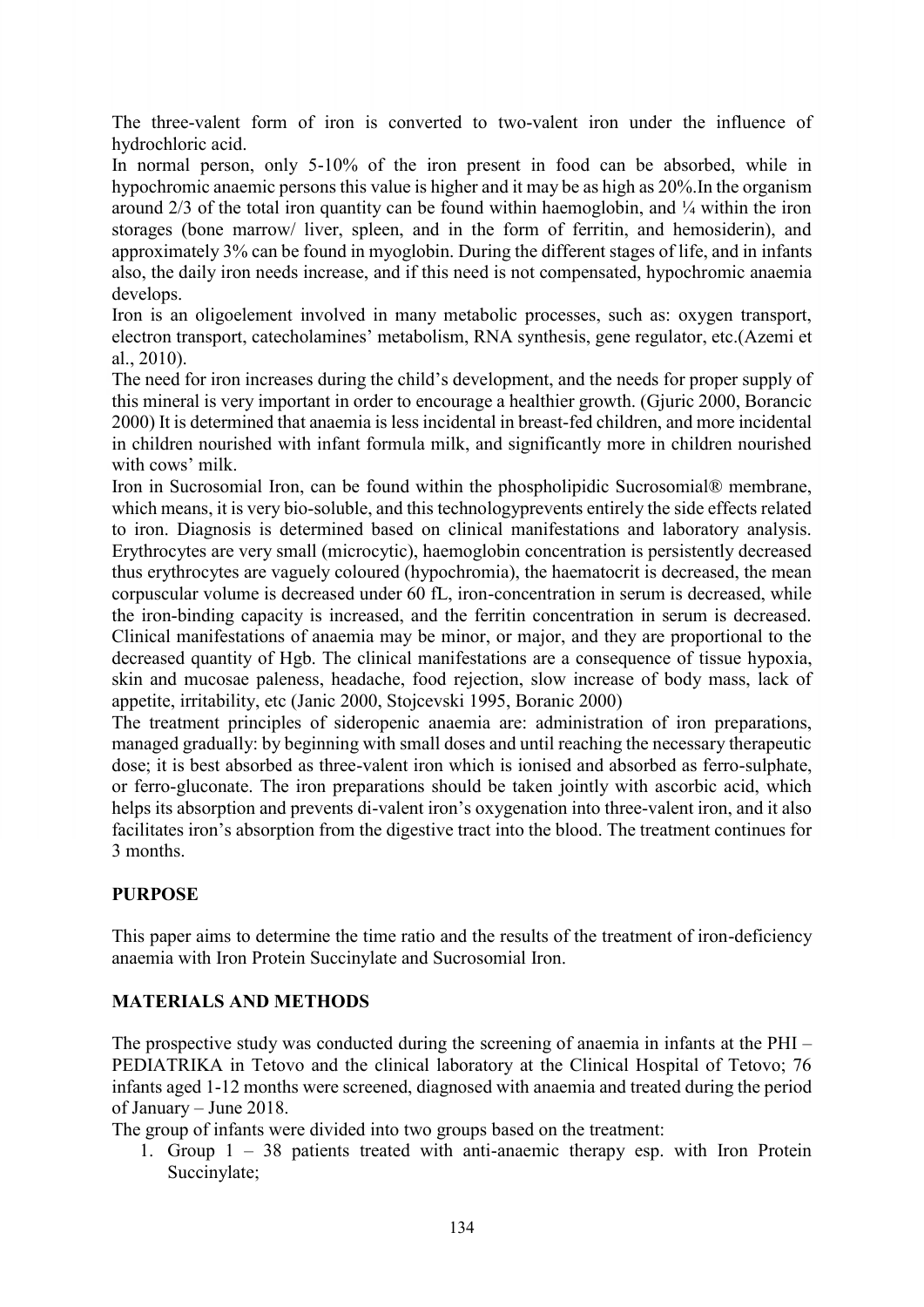2. Group 2 – 38 patients treated with Sucrosomial Iron

Every patient was treated for a month.

Anamnesis obtained from every patient, focused mainly on their eating habits Anaemia is determined pursuant to the criteria for anaemia diagnosis. Venous blood was obtained from the children at the time of the treatment, and again one-month after treatment with anti-anaemic therapy. According to the criteria of having Hgb  $\leq$  11 g/dl, and the haematocrit  $\leq$  33%, MVC  $\leq$  70 fl, Fe<sup>++</sup> $\leq$  7 µmol/l, the average age was: 7,4 months, and the division according to gender grouping was as follows: 47 female infants and 29 male infants.

# **RESULTS**

The results, obtained from the patients, during the initial stages of treatment, were analysed and compared to the results obtained after finishing the treatment with anti-anaemic therapy; the group for a month with Sucrosomial Iron have shown significant improvement of the following parameters: Hgb, HCT, MCV, and  $Fe^{++}$ , whereas the patients treated with Iron Protein Succinylate have had less noticeable improvement of the said values (Table 1).

From the analysis of the average values in both study groups, it results that the group treated with Sucrosomial Iron has had a higher increase in the values of haemoglobin from 7.1 mmol/l to 11 mmol/l, in relation to the group treated with Iron Protein Succinylate, for a period of one month. (Figure 1).

From the analysis of the average values in both study groups, it results that the group treated with Sucrosomial Iron has had a higher increase of the value of haematocrit, from 0.30 % to 0.33 %,in relation to the group treated with Iron Protein Succinylate, for a period of one month (Figure 2).

From the analysis of the average values in both study groups it results that the group treated with Sucrosomial Iron has had a higher increase of the value of MCV, from 60 to 75 fl in relation to the group treated with Iron Protein Succinylate, for a period of one month (Figure 3).

From the analysis of the average values in both study groups it results that the group treated with Sucrosomial Iron has had a higher increase of the value of  $Fe^{++}$ from 2.5  $\mu$ mol/l to 6.5 µmol/l in relation to the group treated with Iron Protein Succinylate, for a period of one month (Figure 4).

Several side effects of the anti-anaemic therapies have been reported, such as: vomiting, in three cases of patients treated with Iron Protein Succinylate, whereas patients treated with Sucrosomial Iron have not been shown to have any side effect (Table 2).

In both study groups a clear distinction exists concerning the side effects; Of note in the group treated with Iron Protein Succinylate there are three cases of side effects reacting to the therapy and it is manifested with vomiting, whereas the group treated with Sucrosomial Iron showed no signs of side effects (Figure 5).

|            |        | with<br><b>Treated</b><br>Succinylate | Iron          | <b>Protein   Treated Sucrosomial Iron</b> |               |
|------------|--------|---------------------------------------|---------------|-------------------------------------------|---------------|
|            |        | Before therapy                        | After therapy | Before therapy                            | After therapy |
| Hgb        | mmol/l | 7.1                                   |               |                                           |               |
| <b>HCT</b> | $\%$   | $0.30\%$                              | $0.31\%$      | 0.30%                                     | $0.33\%$      |
| <b>MCV</b> |        | 59                                    |               | 60                                        |               |
| $Fe++$     | umol/l | 2.5                                   | 3.5           | 2.5                                       | 6.5           |

**Table 1.** Average values of the laboratory results after a one-month treatment with anti-anaemic therapy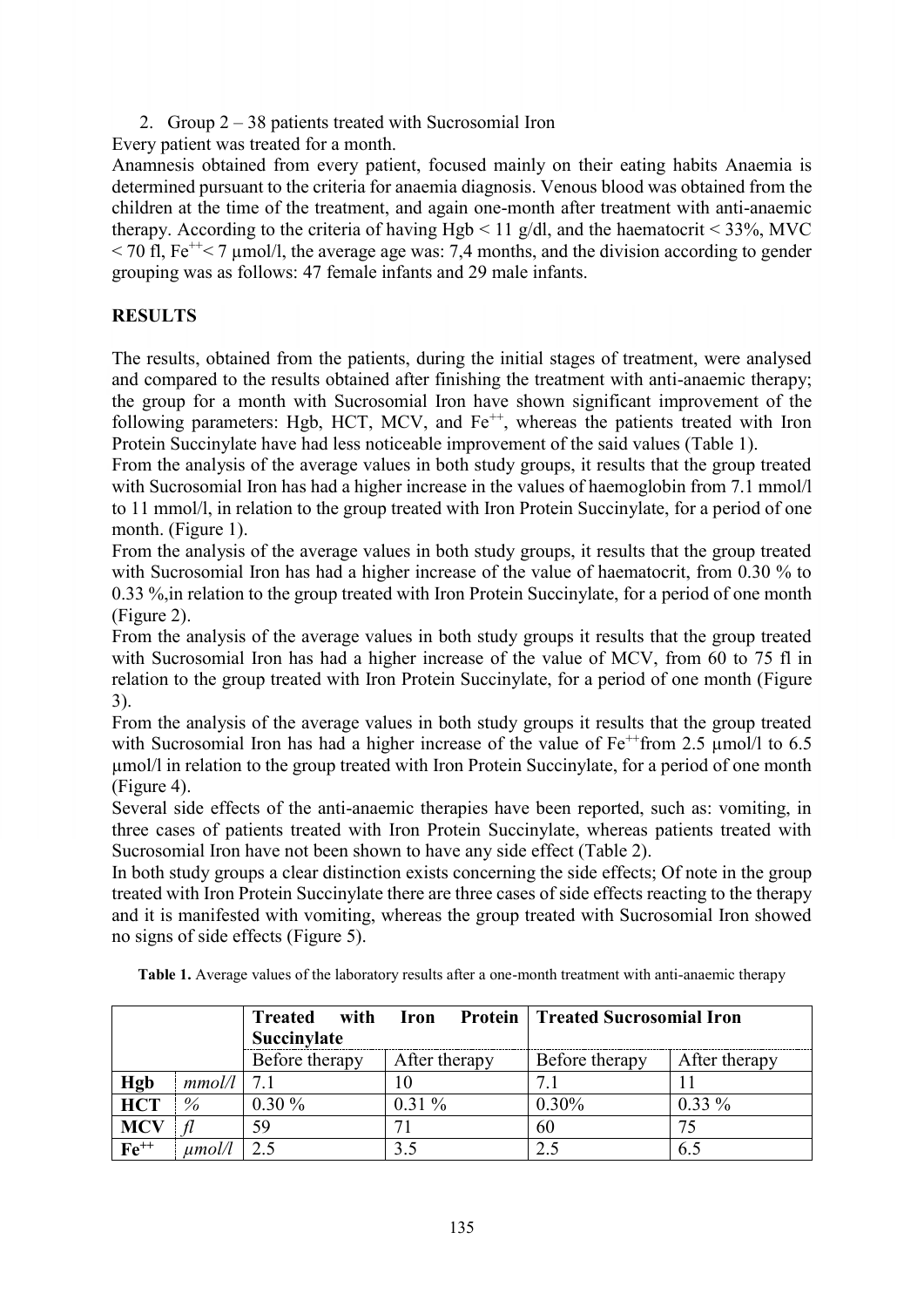From the analysis of the average values in both study groups, it results that the group treated with Sucrosomial Iron has had a higher increase in the values of haemoglobin from 7.1 mmol/l to 11 mmol/l, in relation to the group treated with Iron Protein Succinylate, for a period of one month. (Figure 1).



**Figure 1.** Average values of haemoglobin in both groups

From the analysis of the average values in both study groups, it results that the group treated with Sucrosomial Iron has had a higher increase of the value of haematocrit, from 0.30 % to 0.33 %, in relation to the group treated with Iron Protein Succinylate, for a period of one month (Figure 2).



**Figure 2.** Average values of haematocrit, in both groups

From the analysis of the average values in both study groups it results that the group treated with Sucrosomial Iron has had a higher increase of the value of MCV, from 60 to 75 fl in relation to the group treated with Iron Protein Succinylate, for a period of one month (Figure 3).



**Figure 3.** Average values of mean corpuscular volume, in both groups

From the analysis of the average values in both study groups it results that the group treated with Sucrosomial Iron has had a higher increase of the value of  $Fe^{++}$  from 2.5  $\mu$ mol/l to 6.5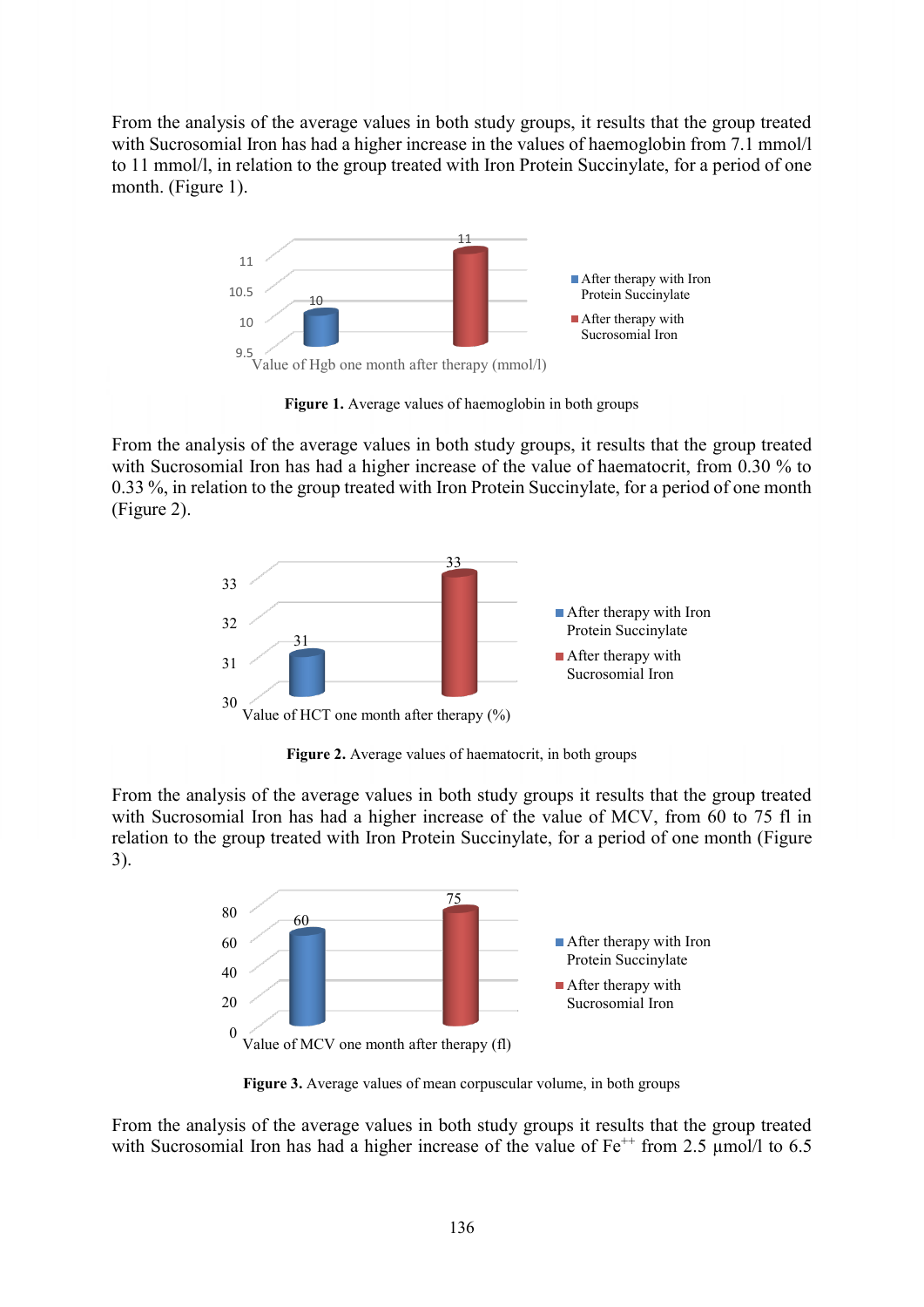µmol/l in relation to the group treated with Iron Protein Succinylate, for a period of one month (Figure 4).



Several side effects of the anti-anaemic therapies have been reported, such as: vomiting, in three cases of patients treated with Iron Protein Succinylate, whereas patients treated with Sucrosomial Iron have not been shown to have any side effect (Table 2).

|  |  | Table 2. Side effects in both groups |  |  |
|--|--|--------------------------------------|--|--|
|--|--|--------------------------------------|--|--|

|                        | <b>Succinvlate</b> | Patients treated with Iron Protein   Patients treated with Sucrosomial<br><b>Iron</b> |  |
|------------------------|--------------------|---------------------------------------------------------------------------------------|--|
|                        | After therapy      | After therapy                                                                         |  |
| Side effects $\vert$ 3 |                    | n/a                                                                                   |  |

In both study groups a clear distinction exists concerning the side effects; Of note in the group treated with Iron Protein Succinylate there are three cases of side effects reacting to the therapy and it is manifested with vomiting, whereas the group treated with Sucrosomial Iron showed no signs of side effects (**Figure 5**).



**Figure 5.** Representation of side effects in both groups

## **CONCLUSION**

Treatment of anaemia remains a problem of health practices with children. Normally, treatment of iron-deficiency anaemia lasts 3 months.

From the obtained results we can conclude that:

1. Treatment with Sucrosomial Iron has shown to be more effective for a period of one month, in most patients with iron-deficiency anaemia;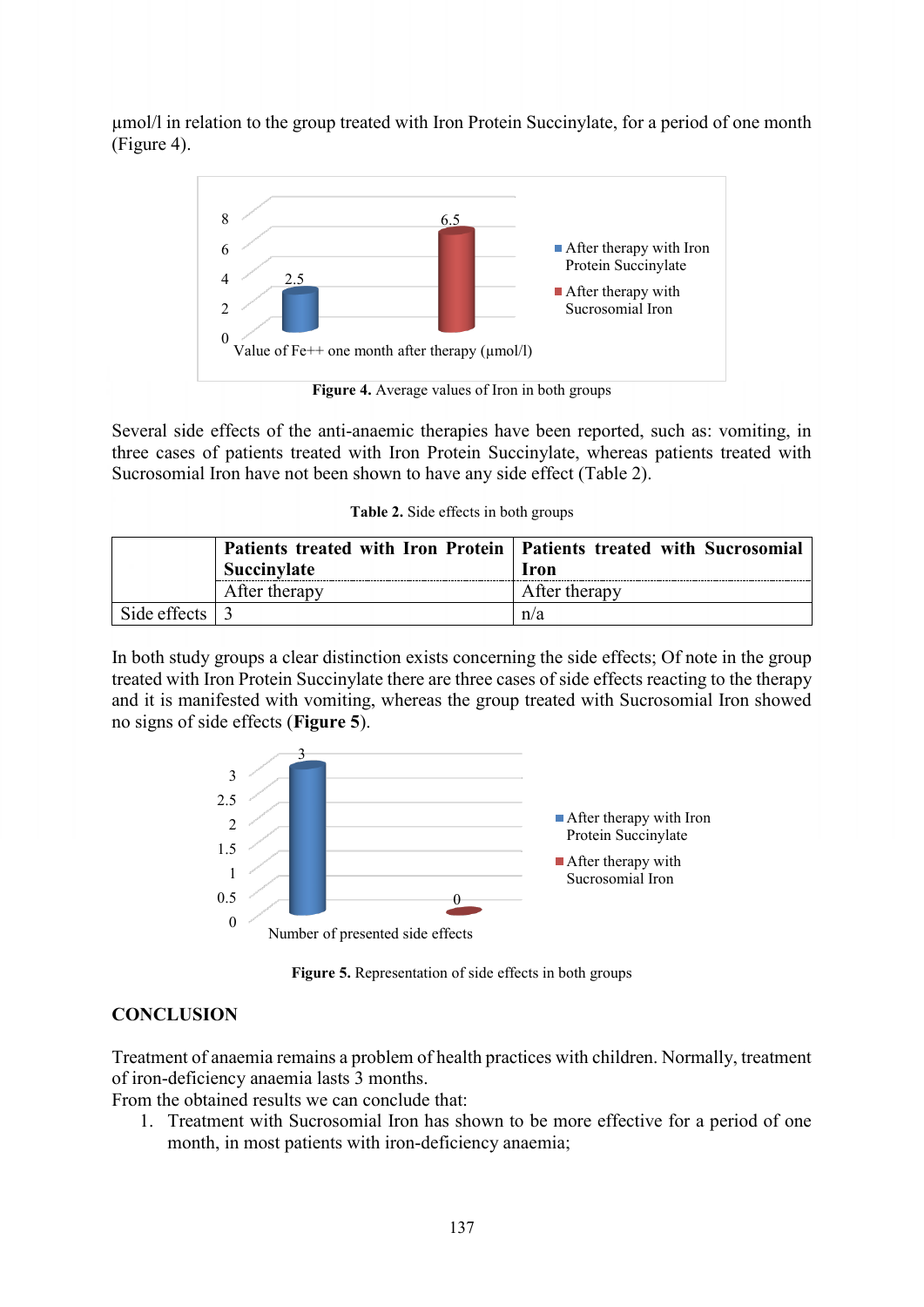- 2. Haematologic parameters: haemoglobin, haematocrit, mean corpuscular volume, iron (II), have a greater increase in the group treated with Sucrosomial Iron;
- 3. The group treated with Sucrosomial Iron has shown a better improvement compared to the group treated with Iron Protein Succinylate, for a period of 1 month of treatment;
- 4. The group treated with Sucrosomial Iron has not presented any side effects, in relation to the group treated with Iron Protein Succinylate, for which three cases of vomiting as a side effect to treatment have been reported.

## **DISCUSSION**

Nutrition habits of infants are very important and affect the results of treatment of irondeficiency anaemia.

Nutrition products rich-in-iron are recommended because therapy, unsupported by adequate nutrition is not sufficient to maintain the necessary levels of haematologic parameters, and it doesn't guarantee normal growth and development, especially in the phase of infancy, during which development is very intensive.

Sucrosomial Irontherapy has a special composition which has positive effects on the facilitating re-absorption of iron from the intestine, so supplementary ascorbic acid (vitamin C) is not necessary.

Anti-anaemic therapy that shortens the treatment period and does not have any side effects should be recommended.

Prevention of iron-deficiency anaemia by recommendation of iron preparations administrated *per os* is indicated for:

- Children with a low concentration of Hgb,
- Children nourished only with cow's milk since birth,
- Premature born children,
- Children with chronic hypoxemia,
- Children with tendencies for infections.
- Children living in poor economic conditions.

Authors: Gómez-Ramirez S., Brilli E., Tarantino G., Muňoz M., on their scientific paper: "*Sucrosomial ® Iron: A New Generation Iron for Improving Oral Supplementation*" recommend that Sucrosomial, as an iron supplementary preparationemerges as a most valuable first option for treating iron-deficiency anaemia, even more for subjects with intolerance to or inefficacy of iron salts.

Lopez A., Cacoub P., Macdougall IC., Peyrin-Biroulet L., in their studies contest the thesis for treatment of anaemia with hepcidin, in children and adults, whichhas a key role in iron homoeostasis and could be a future diagnostic and therapeutic target

Gwetu TP., Chhagan MK., Taylor M., Kauchali S., Craib M., in their scientific paper for "*Anaemia control and the interpretation of biochemical tests for iron status in children*" recommend regular screening of anaemia in school-aged children from disadvantaged communities is recommended, in order to prevent the detrimental consequences of anaemia upon their growth and development.

Mafodda A., Giuffrida D., Prestifilippo A., Azzarello D., Giannicola R., Mare M., Maisano R., in their scientific work "*Oral sucrosomial iron versus intravenous iron in anemic cancer patients without iron deficiency receiving darbepoetin alfa*" recommend that oral Sucrosomial Iron offers a similar increase of Hgb levels, but with a higher tolerance, in relation to intravenous iron supplements.

Elli L., Ferretti F., Branchi F., Tomba C., Lombardo V., Scricciolo A., Doneda L., Roncorni L., in their scientific work "*Sucrosomial Iron Supplementation in Anemic Patients with Celiac Disease Not Tolerating Oral Ferrous Sulfate*" recommend Sucrosomial Iron can be effective